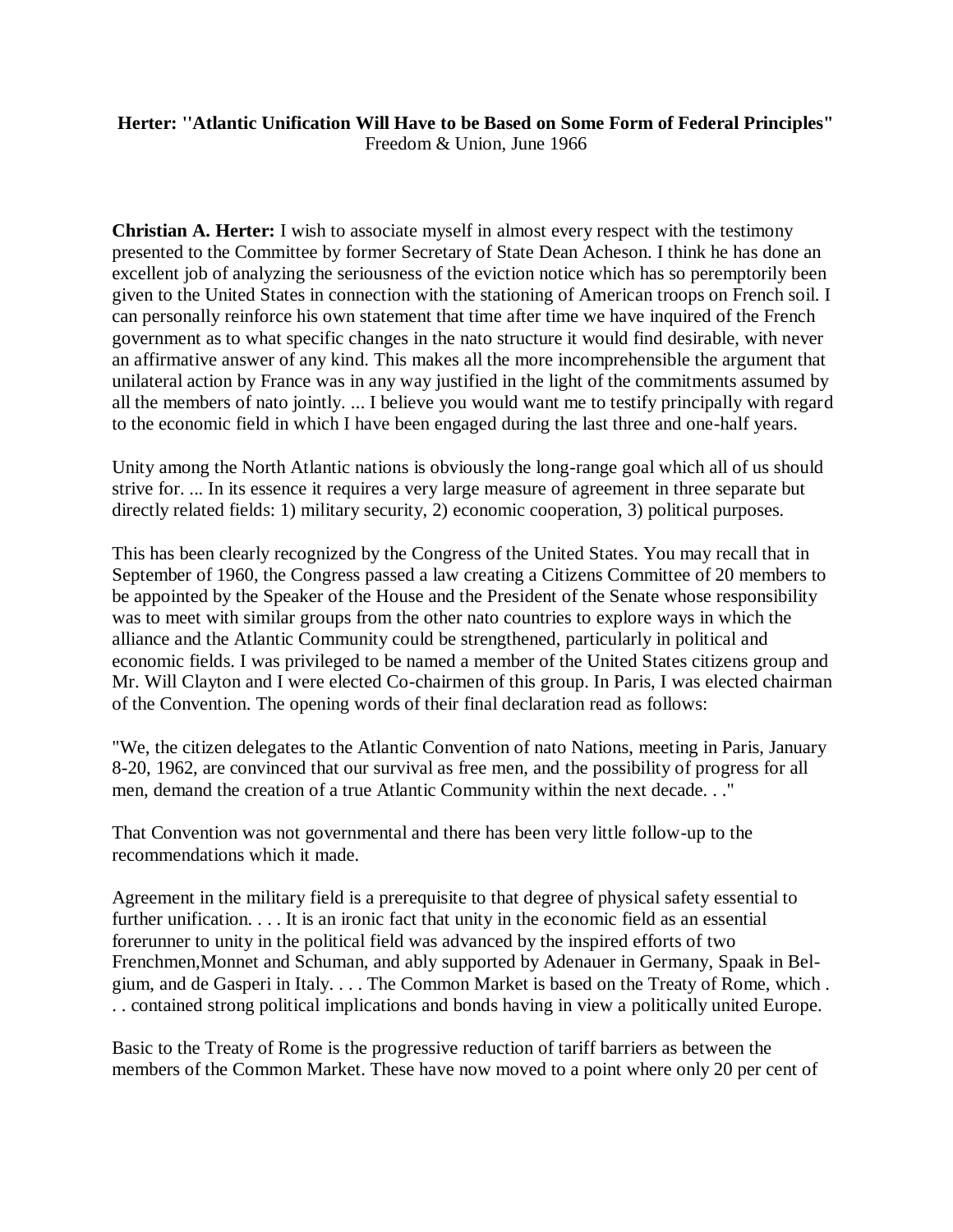the original tariffs still remain. It is now anticipated that these will be fully removed by July of 1957 or 1968.

The European Free Trade Association, or efta, like the Common Market had for its essential purposes the reduction of tariff barriers as between contracting nations. . . . They have followed the Common Market step by step and will have completed a free trade area among themselves within the next year or two. . . . They have reserved to themselves the fixing of separate external tariffs as they see fit, whereas the Common Market is in process of developing common external tariffs.

From the point of view of Atlantic unity, the development of two separate free trade areas in Western Europe with tariff barriers between them is not a healthy development. One real help . . . would be a successful conclusion of . . . the Kennedy Round . . . the multilateral negotiation which has been going on in Geneva for three and one-half years and in which the United States is taking a prominent part by virtue of the Trade Expansion Act. . . . Congress created the position of Special Representative for Trade Negotiations, the position to which I was appointed by President Kennedy, and still hold.



**"This does not mean necessarily the exact type of union which we created here in the United States. It may well be something new based upon the needs of today's world, but it would likewise have to be based on some form of federal principles. ."**

/ *wish that I could report to you that the negotiations in the so-called Kennedy Round were going well. They are not. And they are not for much the same reason that the American troops have been told to leave France.*

The Common Market is the largest unit engaged in world trade. We are the second largest. It is obvious, therefore, that the success of the Kennedy Round is in large measure dependent on the degree of agreement which can be reached between the Common Market and the United States. This, of course, does not mean that Great Britain, Japan, Canada, etc. are not very important trading nations.

The principal reason why the negotiations are not going well is the inability of the Common Market to develop a common negotiating position among its six members. France, in particular, has suddenly discovered that her strict adherence to the Treaty of Rome inevitably means giving up a part of her sovereignty and France is apparently determined to

resist the possibility of any coercion insofar as possible. . . . She has, as of today, apparently returned, at least partially, to the fold, but we cannot gauge the extent to which fruitful negotiations can take place and be completed prior to the expiration of the five-year term of our Trade Expansion Act at the end of June, 1967.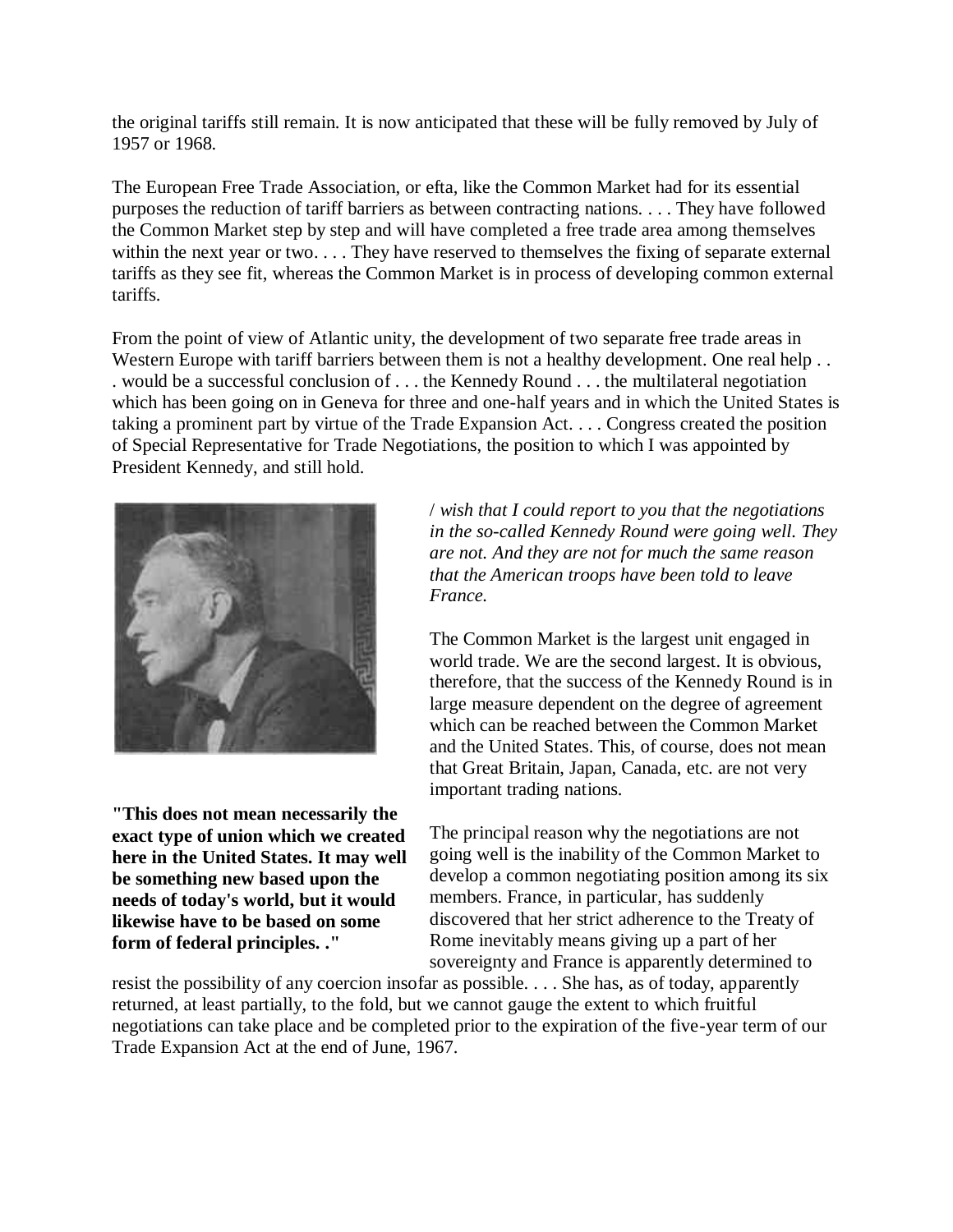I have always felt that the initiative taken by Messrs. Monnet and Schuman in trying to develop a common and liberal economic policy among the European nations was a prerequisite to the kind of political unity which they envisaged. And I feel that if the Kennedy Round fails, further progress toward unity is likely to be replaced by growing protectionist nationalistic postures, with all the dangers that history has taught us would be inherent in such a development. Nevertheless, in spite of serious setbacks, I still have hopes that the next few months will see an improvement in the outlook.

*It is sometimes said that the development of a united Europe able "to speak with a single voice" is a prerequisite to progress toward greater Atlantic unity with us. My experience in negotiating with the Common Market Commission .* . . *has been that its voice is highly uncertain and frequently inaudible, as it has been for the last eight months, while the six try to agree among themselves.*

*This does not augur well for Europe to achieve in the near future anything approaching an effective single voice even in economic matters, let alone in political or military ones. I believe it would be far better to encourage forward motion on both European and Atlantic fronts at once, in the expectation that progress in one would stimulate progress in the other.*

Repeating again that Atlantic unity must be our goal, it is obvious that with the setbacks which are occurring in both the military and economic fields the political outlook is far from good. Again, I associate myself with Dean Acheson in feeling very depressed that the glorious opportunity which presented itself to Europe until recently to build an effective Atlantic Community is being seriously undermined.

That you are holding these hearings, however, is a hopeful sign, and it indicates that you, as Senators, will be exercising your constitutional responsibility of advice and consent in trying to assist in pointing the ways in which the United States might develop a constructive policy at this juncture.

I am a firm believer that the United States must recognize the responsibility of power, and exercise that responsibility. That we have the power is a fact which we cannot deny or escape. In the fostering of the Marshall Plan and the encouraging of Europe toward greater unity, we have utilized this power generously and wisely. Yet there are too many voices in Europe which continually harp on the unhappy dependence of Europe upon the United States as though this were an unmitigated evil and as though we had exercised that power in some untoward way.

Quite recently, I had the opportunity of speaking to a European statesman, who had played a very prominent part in the creation of the new intergovernmental institutions in Europe, and who was closely associated with the Alliance and with the Common Market. I asked him a question point blank ... if he would name the circumstances or the occasions on which we had abused our power, either military,economic, or political, toward any European nation. His answer was most emphatic . He said, "I cannot think of a single instance in which you are to be condemned for anything you have done, but I do condemn you because you have not utilized your power sufficiently. It is still not too late."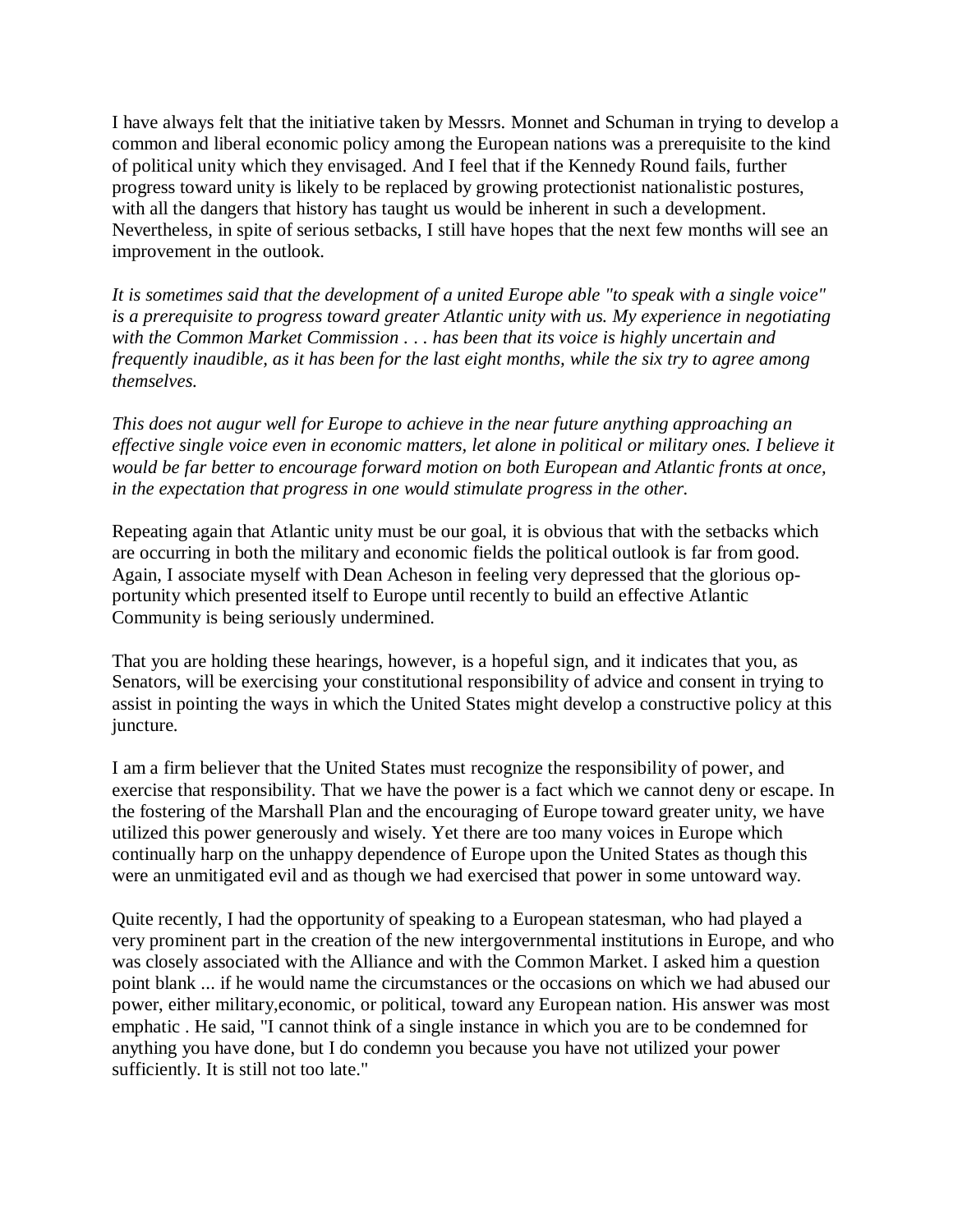In further conversation, it was clear that the power to which he referred was the power of leadership, not of dictation. He had no quick formula or specifics, but he had many suggestions as to areas that we should explore with the European nations. His conclusion was, I think, a wise one. I think we must take the lead, and in doing so follow the lines requisite for a long-range policy as outlined by Professor Bowie in his excellent book, *Shaping the Future.* For those requisites he states: (1) Clarity regarding long-term goals, (2) intermediate programs for practical action which will advance towards those goals and enhance the capacity for future actions, and, (3) steadiness and patience in pursuing those goals and programs.

Merely having patience and expressing hope is not sufficient. Just as I agree with Dean Acheson that we should retain the empty chair in the hope that France will come back wholeheartedly into a nato Alliance and military structure, so I believe, as he does, that we should be acting vigorously toward reconstructing NATO with our other allies and moving ahead on the military course with them which has so far proved remarkably successful.

In the economic field we can press toward the enlargement of the Common Market, a more outward look toward trade restrictions, more effective use of the oecd, in which all members of both the EEC and efta, as well as the United States and Canada, are full participants, and the gradual pooling of the great resources of the Atlantic Community, so as to assist more effectively in the development of the less-developed areas of the world.

In the political field, we should be exploring with the European nations such institutional ties as can best make Atlantic unity a lasting reality.

I am convinced that in the long-run neither military alliances nor customs unions will survive without the cement of political institutions. **This does not mean necessarily the exact type of union which we created here in the United States. It may well be something new based upon the needs of today's world, but it would likewise have to be based on some form of federal principles.**

The ties might well be looser and more flexible as between the different nations. They might well have to grow by degrees rather than by any single blueprint, but they should be part of our objective if we are really trying to achieve Atlantic unity. They should constantly be explored by people who are not too preoccupied by the day to day obligations of action decisions in all parts of the world, but they should be pursued relentlessly, not alone because they are obviously in our own interest, but even more obviously in the interest of the whole free world.

I fear greatly that if the leadership does not come from us, it will not come at all, and that the question will be too frequently asked in the future as to why we did not exercise a leadership which could well retrieve the hopeful beginning made toward Atlantic unity from drifting or being pushed by one nation into hopeless disunity.

The voice of the Senate, and of the Congress as a whole, carries great weight in other countries. Strong reaffirmation by the Legislative Branch of the American people's belief in the goal of effective Atlantic unity, eloquently expressed by President Johnson and each of his predecessors since 1949, would give new hope and encouragement to our friends abroad. It would also give